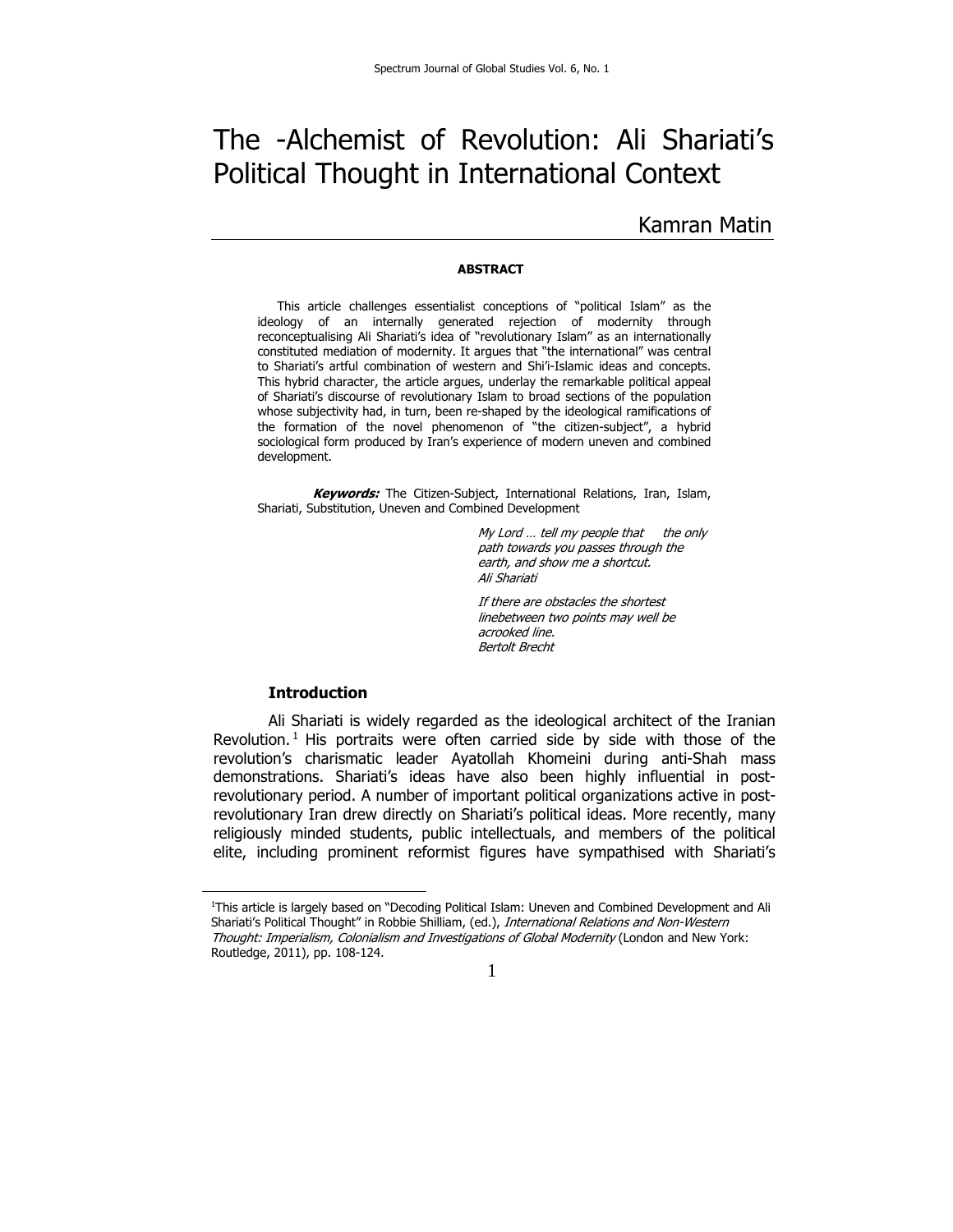alternative vision of Islam, especially his vehement opposition to Shi'a clergy and advocacy of social justice both of which are central to his ideology of "revolutionary Islam".

What are the intellectual and social sources of Shariati's political influence? The existing accounts tend to answer these questions in terms of Shariati's creative appropriation of modern western political philosophies in reimagining the Shi'a Islam. Accordingly, Shariati's ideology of "revolutionary Islam", which is an instance of the wider phenomenon of "political Islam", has been categorised under the rubrics of "liberation theology", "Third world populism" or "Islamic fundamentalism". 2 These ideological typologies are analytically illuminating but they arguably provide only a political-discursive morphology and not a theoretical comprehension

In this article I suggest that a more adequate account of Shariati's political thought requires a social theory that registers, at the most fundamental level, the mutually constitutive relation between international relations and intranational social change. Accordingly, I reassess Shariati's political thought using Leon Trotsky's idea of "uneven and combined development".<sup>3</sup> I arque that Shariati's political thought can be best understood as an amalgamated politicalideological discourse that was more effective than existing monolithic political discourses, both secular and religious, in engaging and animating cultural, ideological, and political sensibilities of the "citizen-subject", a novel hybrid agency that was generated by Iran's modern uneven and combined development. Through a brief account of Iran's modernization under the Pahlavi regime and a close reading of Shariati's writings I therefore show that Shariati's "revolutionary Islam" was fashioned with the aim of mobilizing the politically important social stratum of Iran's new intelligentsia whose ambivalent subjectivity, incorporating both western and indigenous elements, poised them for revolution. The transformation of this revolutionary posture into revolutionary action, however, required a radical and modern but readily recognisable political discourse. Shariati most effectively met this requirement through his imaginative reconstruction of key elements of Shi'i-Islamic thought and practice.

 $\mathcal{D}$ 

<sup>&</sup>lt;sup>2</sup>Nikki Keddie, *The Roots of Revolution: An Interpretive History of Modern Iran* (New Haven, CT: Yale University Press, 1981), p. 217; John Esposito, "Foreword", in Ali Shariati (ed.), What Is To Be Done: The Enlightened Thinkers and An Islamic Renaissance (Houston: The Institute for Research and Islamic Studies (IRIS), 1986), pp. ix-xii, xi. See also Mansoor Moaddel, Class, Politics and Ideology in the Iranian Revolution (New York: Columbia University Press, 1993); Mansoor Moaddel, "Ideology as Episodic Discourse: The Case of the Iranian Revolution", American Sociological Review (Vol. 57, No. 3, 1992), pp. 353-379.

<sup>&</sup>lt;sup>3</sup>Leon Trotsky, *The History of the Russian Revolution* (London: Pluto Press, 1985); Justin Rosenberg, "The philosophical premises of uneven and combined development", Review of International Studies (dpi: 10.1017/S0260210512000381); Justin Rosenberg, "Why is There No International Historical Sociology?" European Journal of International Relations (Vol. 12, No. 3, 2006), pp. 307− 340; Kamran Matin, "Redeeming The Universal: Postcolonialism and the Inner Life of Eurocentrism", European Journal of International Relations (doi: 10.1177/1354066111425263); Kamran Matin, "Uneven and Combined Development in World History: The International Relations of State-formation in Premodern Iran", European Journal of International Relations (Vol. 13, No. 3, 2007), pp. 419−447.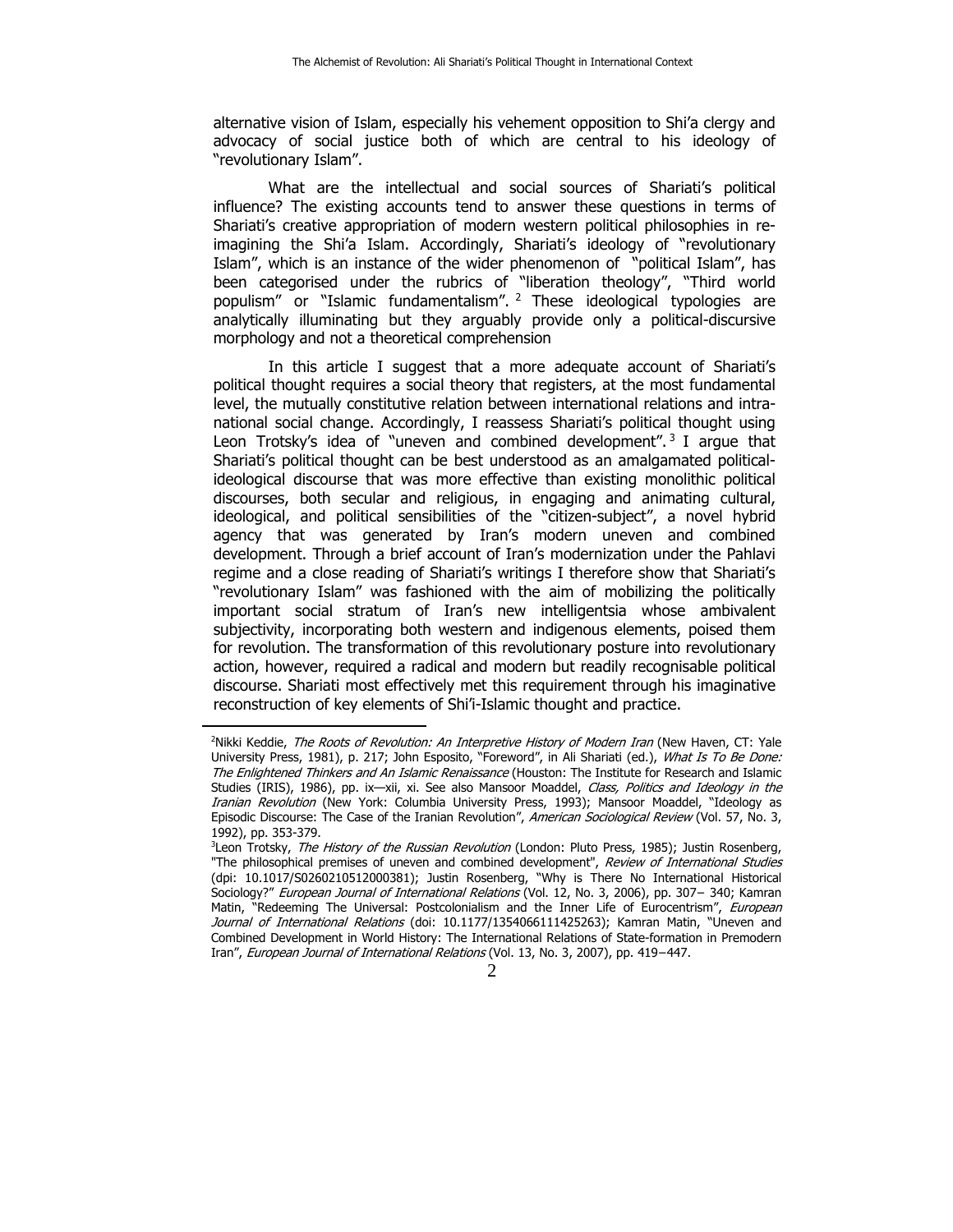I present the argument in three main parts. First, I show why despite its profound international origins and impact non-western political thought has been marginal within the discipline of International Relations (IR). Second, I sketch a brief history of the relation between Islam and politics in terms of the ulama's attitude towards the state. This forms the background against which both the continuity and ruptures in the formation of political Islam as a modern ideology become evident. Third, I interrogate Ali Shariati's political thought through the concept of "substitution"- a native element of the idea of uneven and combined development - and show how his innovative combination of elements of modern european political thought, Marxism in particular, and Shi'a-Islamic ideas and beliefs produced a hybrid ideological discourse irreducible to either, and eminently effective in exhorting and mobilising Iranian "citizen-subjects" for the purpose of a revolutionary resolution of Iran's socio-economic and cultural ills.

#### **International relations of/and non-western political thought**

Bassam Tibi makes the poignant point that unlike their western ancestors, Third World ideologies, including "political Islam", cannot be domesticated.4 This impossibility of ideological nativism is, I contend, a feature of all forms of intellectual production since they are all activities with a distinctly *international* dimension that renders them resistant to theoretical comprehension in singularist, cultural, or more generally, internalist terms. This international dimension of intellectual production is particularly strong in modern period due to the intensification of the interactive coexistence of societies caused by the rise and expansion of capitalism. In very general terms this international dimension can be sketched as follows.

Capitalism is inherently claustrophobic. Moving away from its English epicentre through colonial and imperial projects, of which it was both an engine and a product, capitalism, and various ideologies associated with it, became systematically and fundamentally implicated in the development of social, economic, cultural, intellectual and ideological forms in all societies. Thus, what Marshall Hodgson called "the great western transmutation" also became the pressure point on the Islamic world in a variety of ways.<sup>5</sup> Thus, what the west/non-west encounters involved in ideological terms were not "authenticity" or "nativism", as claimed by some non-european intellectuals and eurocentric and orientalist scholars, but hybridity and amalgamation.<sup>6</sup>

Logically, it therefore follows that the discipline of International Relations  $(IR)$  can be an, if not *the*, ideal intellectual site for the study of non-western political thought. However, the dominant approaches within IR have paid scant

<sup>&</sup>lt;sup>4</sup>Bassam Tibi, "Islam and Modern European Ideologies", International Journal of Middle East Studies (Vol. 18, 1986), pp. 15-29, p. 19.

<sup>&</sup>lt;sup>5</sup>Hamid Dabashi, "Review: The Revolutions of Our Time: Religious Politics in Modernity", Comparative Sociology (Vol. 13, No. 6, 1984), pp. 673-676, p. 673.

<sup>&</sup>lt;sup>6</sup>Homi Bhabha, The Location of Culture (London: Routledge, 1994); Olivier Roy, Globalised Islam: The Search for A New Ummah (London: Hurst & Co., 2004); Olivier Roy, The Failure of Political Islam (Cambridge: Cambridge University Press, 1994).

<sup>3</sup>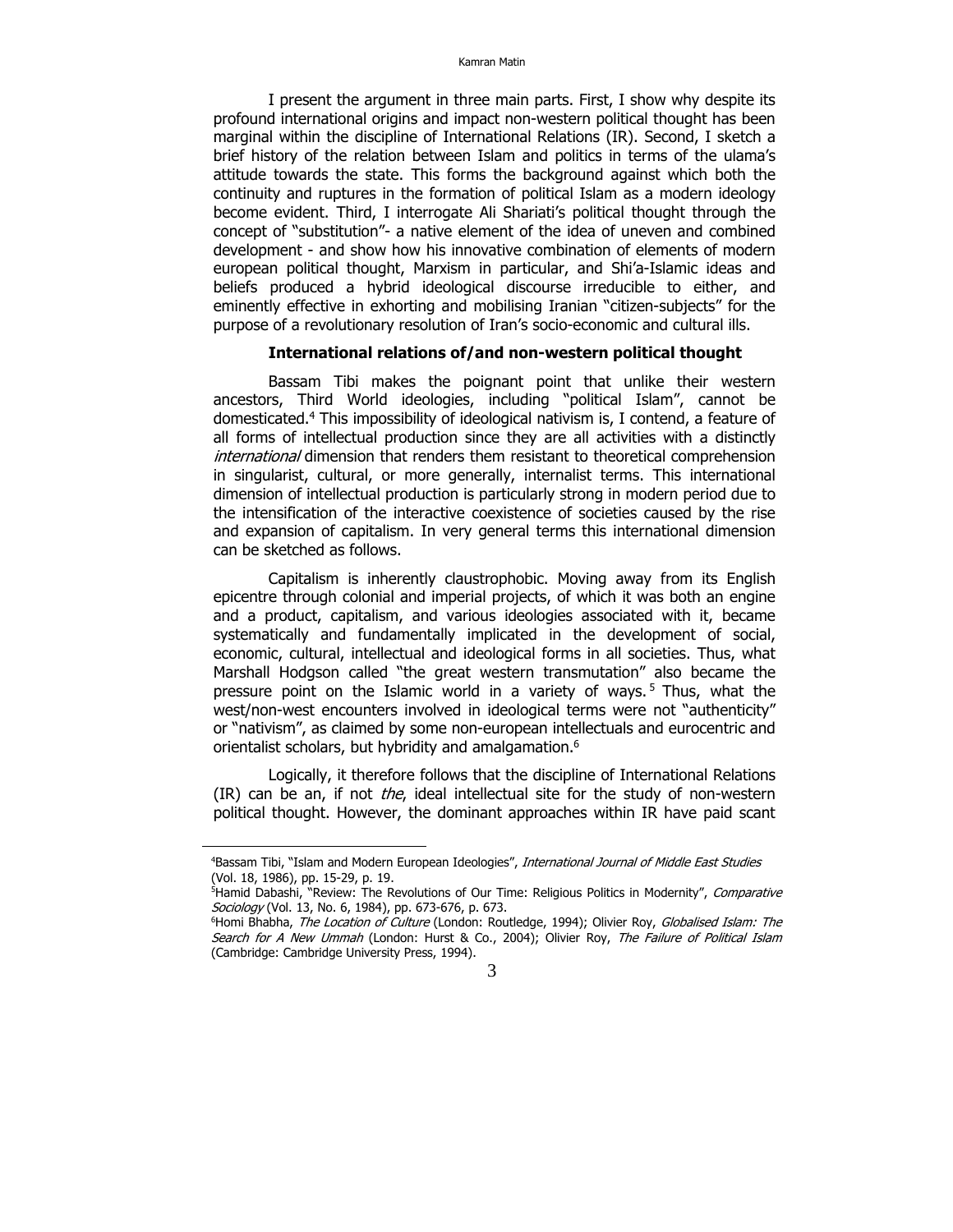attention to non-western political thought in both their construction of international theory and theorization of international relations.<sup>7</sup> This is highly curious given the fact that for much of its history IR has been directly concerned with non-western geopolitical and developmental challenges with distinct intellectual and political articulations. One of the institutional sources of this problem, i.e., the link between mainstream IR and US foreign policy, has long been recognized.8 More recently, it has been shown that classical political theory, on which IR systematically, albeit uncritically, draws occludes, distorts and suppresses cultural difference through its mono-linear schemas of historical progress away from a pre-historical "state of nature".9 The resulting eurocentric conceptions of modernity construe all instances of developmental difference as "aberrations", "deviations" or "anomalies", which are consequently reduced to diachronically anterior and normatively inferior modes of rationality and civilisations.10

But within both the west and its colonies, the intellectual challenges to eurocentrism's Procrustean universal history were coeval with, and largely produced by, concrete socio-political struggles which they supplied with political compass and ideological edge. For the "effacement of heteronomy" 11 that modern historicism envisaged theoretically also mandated concrete socio-political projects, e.g., colonial reforms and modernization programmes. A key element of these projects was the multifaceted processes of "primitive accumulation": the separation of direct producers, most often the peasants, from their means of reproduction, the land. In most semi-colonial or post-colonial countries this process was introduced by indigenous ruling elites who considered it central to their industrialization strategies aimed at maintaining geo-political and economic independence in the face of the imperial onslaught of modern and modernizing western states.

<sup>7</sup> Notable exceptions include: Robert Cox, "Towards a posthegemonic conceptualization of world order: Reflections on the relevancy of Ibn Khaldun", in Robert Cox and Timothy Sinclair (eds.), Approaches to World Order (Cambridge: Cambridge University Press, 1995), pp. 144-173; Mustafa Kamal Pasha, "Ibn Khaldun and world order", in Stephen Gill and James Mittelman (eds.), *Innovation and Transformation*<br>*in International Studies* (Cambridge: Cambridge University Press, 1997).

<sup>&</sup>lt;sup>8</sup> Stanley Hoffmann, "An American Social Science: International Relations", reprinted in Stanley Hoffmann (ed.), Janus and Minerva: Essays in Theory and Practice of International Relations (Boulder: Westview Press, 1987), pp. 3-24.

<sup>&</sup>lt;sup>9</sup>E.g. Beate Jahn, *The Cultural Construction of International Relations: The Invention of the State of* Nature (Basingstoke: Macmillan, 2000); Naeem Inayatullah and David Blaney, International Relations and the Problem of Difference (London: Routledge).<br><sup>10</sup>E.g. Charles Kurzman, *The Unthinkable Revolution in Iran* (Cambridge: Harvard University Press,

<sup>2004),</sup> p. vii. See also Enrique Dussel, "Eurocentrism and Modernity: Introduction to the Frankfurt School", Boundary 2, (Vol. 20, No. 3, 1993), pp. 65-76, pp. 67-68; Emmanuel Eze, Postcolonial African Philosophy: A Critical Reader (London: Blackwell, 1997); Dipesh Chakrabarty, Provincializing Europe: Postcolonial Thought and Historical Difference (Princeton: Princeton University Press, 2007); Fred Dallmayr, "Beyond Monologue: For A Comparative Political Theory", Perspectives on Politics (Vol. 2, No. 2, 2004), pp. 249-257, p. 250.

<sup>&</sup>lt;sup>11</sup> Louiza Odysseos, The Subject of Coexistence: Otherness in International Relations (Minneapolis: University of Minnesota Press, 2007), p. xxix.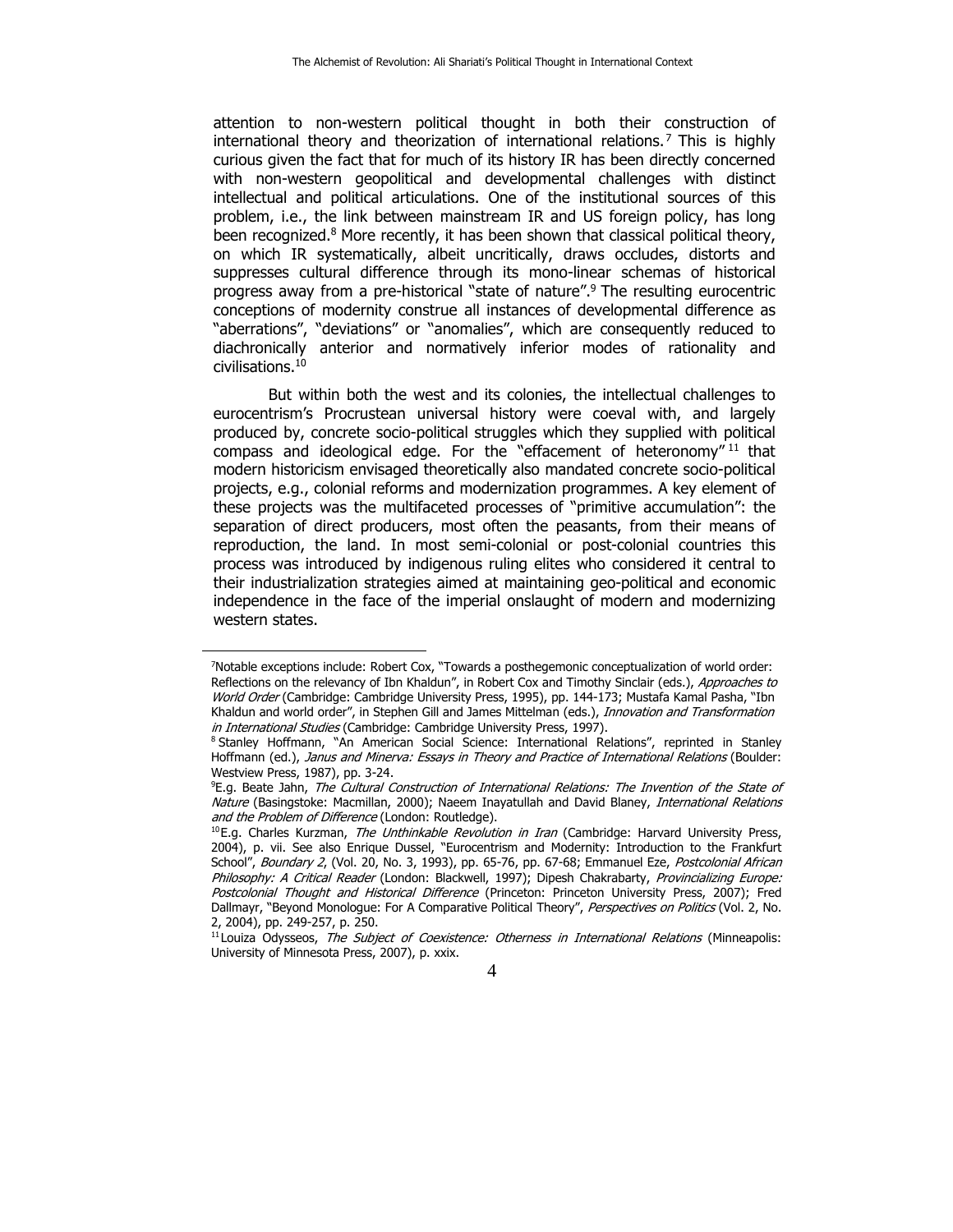These instances of "conservative revolution" also involved a general process of social differentiation, individual alienation, ethical estrangement and cultural corrosion. In some cases, they imploded into the kind of intellectual responses that involved the invention of *Ubermensch* and *volk*, arguably the most consequential surrogates for the God of tradition slain at the hand of modern reason.<sup>12</sup> These were German prototypes of a new discourse of uniqueness in response to the socio-cultural and economic upheavals that were brought to a cataclysmic culmination with Germany's defeat in the First World War.13 Similar discursive and ideological projects that sought to mediate the tension between "culture" and industry became the hallmarks of various strategies of national revival in almost all postcolonial societies, including Iran. Nonetheless, the resulting "native" shield of endogenous cultural authenticity against exogenous western modernity became the spear of modernity itself. Crucially, these emergent discourses of authenticity were indeed strategies for a successful coexistence in the world, not self-insulation from it. Discourses and ideologies of culturally authentic existence and modernity's purported universal homogeneity have been co-constitutive.

The discernment and conceptualisation of this mutually constitutive relation between internal "tradition" and external "modernity" - generating unanticipated but often consequential amalgamations - has been a defining character of recent versions of post-colonial critique.14 Dipesh Chakrabarty, for example, argues that the idea of the "the universal" is subverted/mutated precisely when it is actually universalised, i.e., when they are imposed on, or adopted by, a social formation different from the one in which it was originally formed. 15 For this actualisation involves the process whereby the analytically distinguishable dimensions of a concept, i.e., its discursive aspect represented by the apparent semantic purity, merges with, and is reconstituted by, its figurative dimension, that is, its practical visualisation and enactment in a different time and space.  $16$  Yet, although these critiques do successfully reveal the violent character of modern western "civilisation", camouflaged and justified by its universalistic claims and singularist ontology, they tend to refrain from formulating a non-eurocentric theory of history which is indispensible to a decisive defeat of eurocentrism. This is so because they tend to equate general theory with the idea of a homogenous universal. As I have shown elsewhere this equation is flawed.<sup>17</sup> For it takes the internalist and homogenous conception of

<sup>&</sup>lt;sup>12</sup>Jeffrey Herf, Reactionary Modernism: Technology, Culture, and Politics in Weimar and the Third Reich (New York: Cambridge University Press); Bernhard Giesen, Intellectual and German Nation: Collective

Identity in An Axial Age (Cambridge: Cambridge University Press).<br><sup>13</sup>Larry Eugene Jones, "Culture and Politics in the Weimar Republic", in Gordon Martel (ed.), *Modern<br>Germany Reconsidered, 1870-1945* (London: Routledge,

 $14$ But unfortunately the representation of this interactive relation has, arguably, often been insufficiently affirmative. An important example is Edward Said's Orientalism (Edward Said, Orientalism: Western Conceptions of the Orient (London: Routledge, 1978). For IR-related literature see Philip Darby, At the Edge of International Relations: Postcolonialism, Gender and Dependency (London: Pinter, 1997).<br><sup>15</sup>Chakrabarty, op. cit., p. xii

 $16$ Ibid.

<sup>17</sup>Matin, "Redeeming the Universal"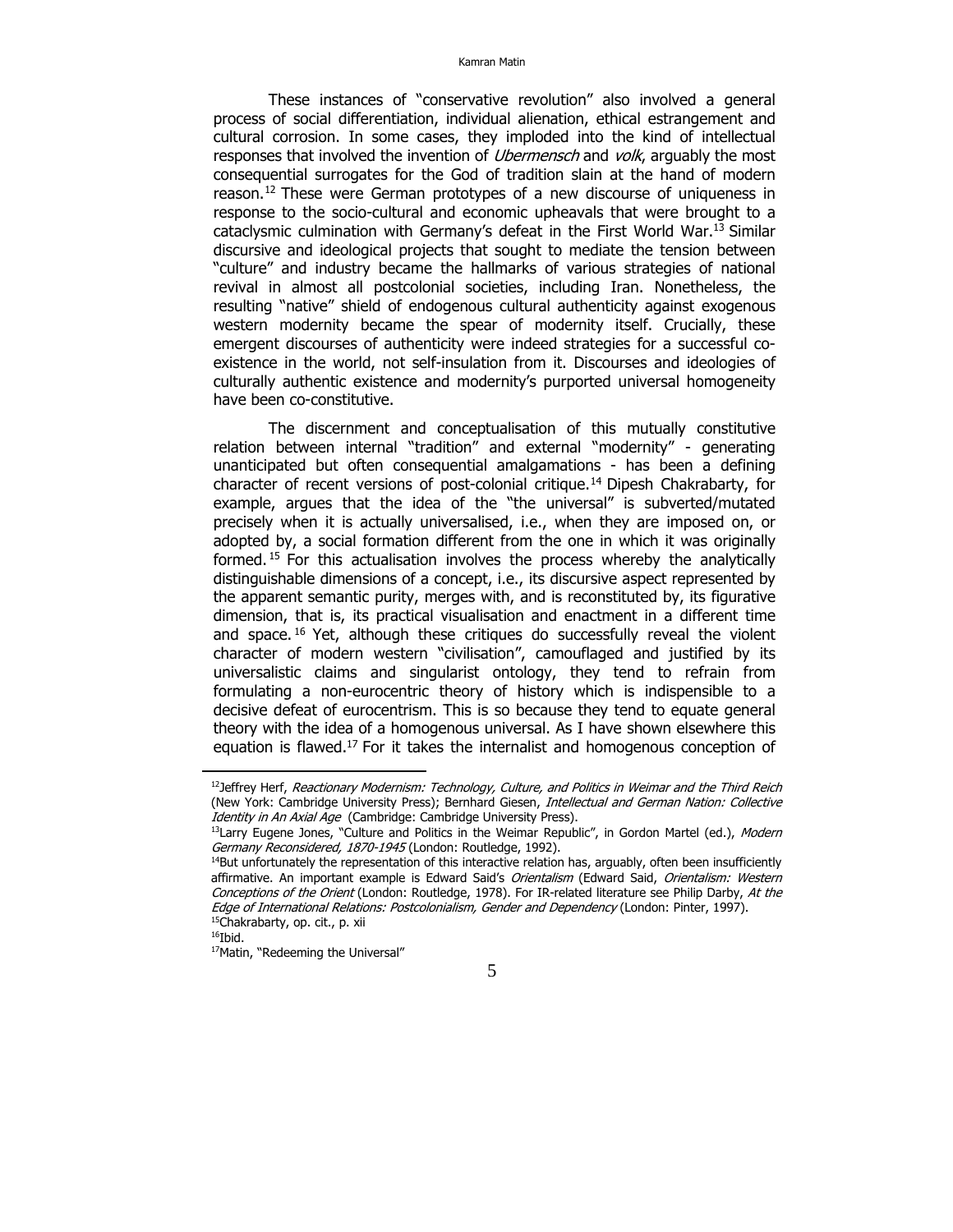the universal in eurocentrism at face value. This in turn rules out the logical consummation of postcolonial critique's internationalist methodology, which implies a general theory of the social. Moreover, postcolonial approaches tend to over-culturalize the relations between global north and south as being primarily about "discourse, language or identity [and] not armaments, commodities, exploitation, migrant realities, debt, drugs".<sup>18</sup>

The above discussion was intended to highlight two crucial considerations with respect to the analysis of non-western political thought. The first consideration concerns the danger of essentialism that lurks behind any ontological inside/outside binary opposition. The second pertains to the centrality of power relations in the processes of western modernity's global expansion. This international power asymmetry has consistently given rise to political and ideological resistance, which have in turn codetermined the processes, forms and trajectories of modernity itself. In short, there is in modernity a transformative tension between the putatively abstract and concrete that is often activated most energetically and consequentially on the terrain of "the international" understood as "that dimension of social reality which arises specifically from the coexistence within it of more than one society".<sup>19</sup> The idea of uneven and combined development best captures the condition of possibility and key strategic dynamics of this process through its conceptualization of societal multiplicity and interactivity at the level of general abstractions. 20 For by departing from the ontological premise of societal *multiplicity* (unevenness) it also registers as a general abstraction the constitutive ramification of the *co-existence* of multiple societies into their existence and internal development and vice versa (combination). Accordingly, the specificities of the modern non-western political thought cannot be derived from hermetically conceived cultural traits and idioms –though these are always appropriated for reasons to do with the construction and mobilization of an effective political agency, as I shall show below with relation to Shariati. Nor would they be seen as representing mere resistance to cultural corrosion and religious erosion – again even though these are also real and important phenomena and always part of the wider process. Rather, from the perspective of uneven and combined development modern non-western political thought, like any form of modern intellectual production, should be conceptualized as attempts to mediate capitalist modernity, as an international and intercultural process, through a selective importation of western intellectual products and their incorporation into the non-western cultural, ideological and political discourses in a process of reciprocal mutation. The immediate agents of such attempts formulate them as discourses of authenticity intended to protect

<sup>&</sup>lt;sup>18</sup>Terry Eagleton, *Figures of Discontent: Critical Essays on Fish, Spivak, Žižek and Others* (London: Verso, 2003), p. 161.

<sup>&</sup>lt;sup>19</sup>Rosenberg, "Why is there no International Historical Sociology?", p. 308  $^{20}$ Rosenberg, "Philosophical Premises"; Matin, "Redeeming the Universal".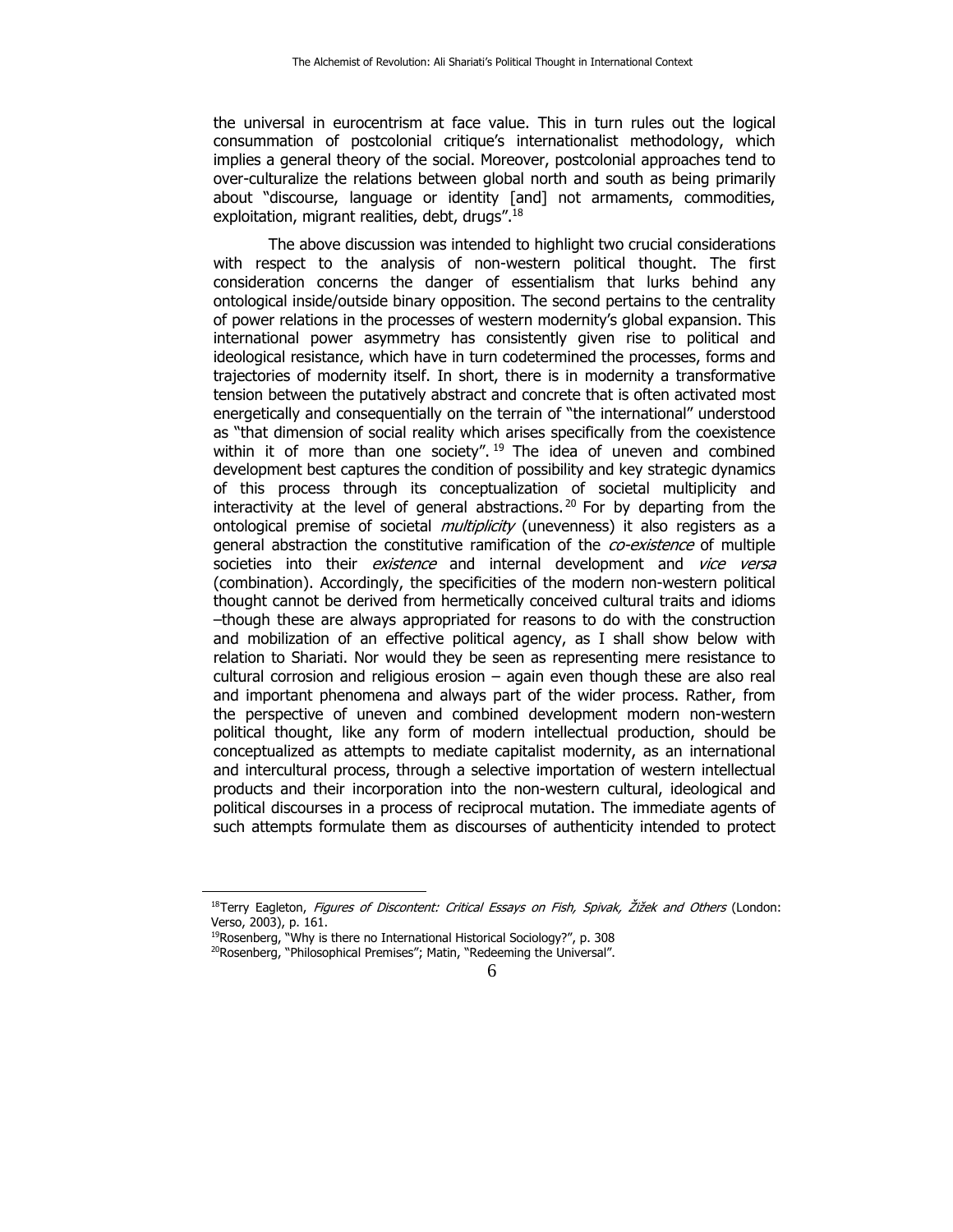an allegedly pristine culture.<sup>21</sup> But in practice, as it was intimated above, such ideological strategies often synthesize the "native" and the "foreign", the 'internal' and the "external" reconstituting them in novel forms. Shariati's 'revolutionary Islam' is an important and illuminating case in point. But before a close examination of Shariati's political thought a brief account of the relation between Islam and politics and Iran's uneven and combined development is in order.

## **Islam and the State: A Potted History**

What are the historical character, determinants and modalities of the relation between Islam and the state? To start with, there are important differences between the Sunni majority and the Shi'a minority with respect to the conditions of the legitimate rule. In Weberian terms Shi'ism is the expression of, and based upon, the institutionalized perpetuation of charismatic authority in the doctrine of *imamat*, the belief that the right of legitimate post-prophetic rule belongs to a particular line of male descendants of the prophet Mohammad or  $imams$ . <sup>22</sup> The Shi'i belief in the occultation of the last imam is therefore essentially a device for pre-empting the routinization of the charisma. By contrast, Sunnism routinizes charismatic authority in its theory of caliphate, whose institutional procedures are heavily influenced by pre-Islamic Arab tribal conventions. 23 In both Sunnism and Shiism there is, however, the abstracttheoretical idea of the co-extensiveness of religious and political spheres and their subsumption under the Shari'a. But for much of Islamic history the Sunni ulama, the compilers, interpreters, and guardians of the Shari'a, have been implicated, often in a subordinate or auxiliary position, in the operation of existing Muslim states whose strategic behaviour was essentially determined by the secular exigencies of *raison d'etat* .<sup>24</sup>

Shi'a Islam, the specific subject of our discussion, too has a largely similar collaborationist legacy in spite of its apparent doctrinal rejection of all temporal powers during the absence of the twelfth imam, Mahdi. Its prolonged political marginality combined with the fatalism of its passive millenarianism gradually attenuated Shi'ism's original egalitarian political militancy while inflating its scholastic-philosophical character; a process that was greatly aided by the Safavi state (1501-1721), which elevated Shi'ism into Iran's state religion. Consequently, Shi'ism's anti-status-quo belligerence was structurally softened. Shi'a ulama acquired coniserbal power and influence during the reign of the weak monarch of the Qajar dynasty (1791-1925). However, with the rise of the Pahlavi dynasty the situation began to change radically. Reacting to Iran's massive loss

<sup>&</sup>lt;sup>21</sup> See *inter alia* Roy, Failure of political Islam; Sayyid Qutb, Milestones (New Delhi: Islamic Book Service, 2007), pp. 9-13; cf. Ali Mirsepassi, *Intellectual discourse and the Politics of Modernization:* Negotiating Modernity in Iran (Cambridge, Cambridge University Press, 2000).<br><sup>22</sup>Said Amir Arjomand, "The Crisis of the Imamate and the Institution of Occultation in Twelver Shiism:

A Sociohistorical Perspective", International Journal of Middle East Studies (Vol. 28, No. 4, 1996), pp. 491-515.

 $23$ Ibid.

<sup>24</sup>Jung, op. cit. in note 4.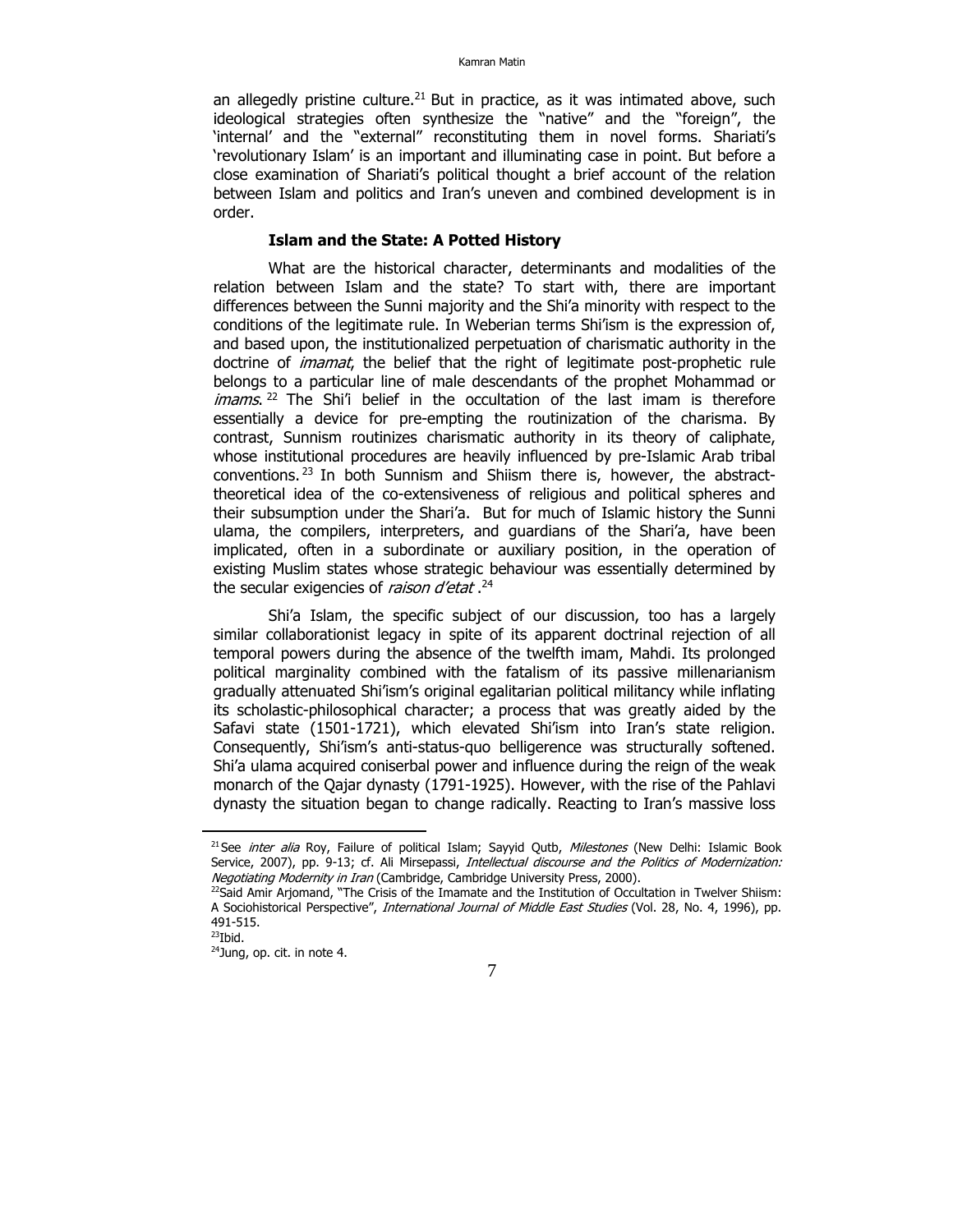of (geo)political autonomy and prestige under the Qajars, the first Pahlavi Shah, Reza Shah (1878-1944) embarked on a modernization project. In a classic case of combined development Reza shah built a centralized, secular nation-state in the absence of capitalist socio-economic relations. This involved a considerable, but still tolerable, encroachment on the Shi'a ulama's prerogatives, especially in educational and judicial domains. With the weakening of the ulama's institutional basis of power some members of the Shi'a ulama began to review their approach to, and relation with, the Pahlavi state; a process of reflection on the political status and role of the Shi'a ulama that had already begun in the late nineteenth century and gathered pace during the constitutional movement  $(1905-1911).^{25}$ But crucially this change occurred in the context of a decidedly pluralistic politics marked by three broad political tendencies with different and changing sociopolitical weight: Shi'i modernism, liberal nationalism, and socialism. Two fundamental and inter-related issues more than once brought these trends into political cooperation: foreign domination and monarchical autocracy. The Constitutional Revolution and oil-nationalisation movement were important instances of such successful, albeit temporary, cooperation.

However, radical land reforms and rapid, oil-lubricated industrialization of the second Pahlavi king, Mohammad Reza Shah (1919-1980) during the 1960s and 1970s) accelerated and deepened Shi'a modernists' political radicalism. An implicit consensus on the necessity of the overthrow of the Pahlavi regime had emerged among the radical Shi'a modernists, still a relatively small minority within Shi'a establishment. The key issue for these radicals was the reinvigoration of Shi'i-Islamic thought so that it can appeal to the widest spectrum of ordinary Iranians in their struggle against the Pahlavi regime. The reactionary and obscurantist discourse of orthodox Shi'a ulama in an Iran undergoing rapid modernization in all spheres of life was completely ineffective. For this rapid modernization had a distinctly combined character. It involved a mutated form of the "separation of the economic and the political" - the hallmark of the original development of capitalism in England. This was due to the fact that there was a pervasive process of socio-economic abstraction of direct producers. But this process was politically inflected due to the strategic intervention of the state, which, paradoxically, rendered these new socio-economically abstract subjects politically determined in an unmediated fashion. I have conceptualised this new subject as the "citizen-subject".<sup>26</sup> The "citizen" part of this concept signifies the traits and dynamics arising from the "primitive accumulation", i.e. disentanglement from pre-capitalist relations of personalised political dependency, which is the real historical basis of the juridically equal and autonomous liberal subjects. And the "subject" part signifies the consequential retention of traits and dynamics pertaining to precapitalist personal forms of

<sup>&</sup>lt;sup>25</sup>Kamran Matin, "Democracy without capitalism: retheorizing Iran's Constitutional Revolution", Middle East Critique (Vol. 21, No. 1, 2012), pp. 37-56.<br><sup>26</sup>Kamran Matin, *Recasting Iranian Modernity: The International Dimension of Social Change* (London

and New York: Routledge, forthcoming), Chapter 5.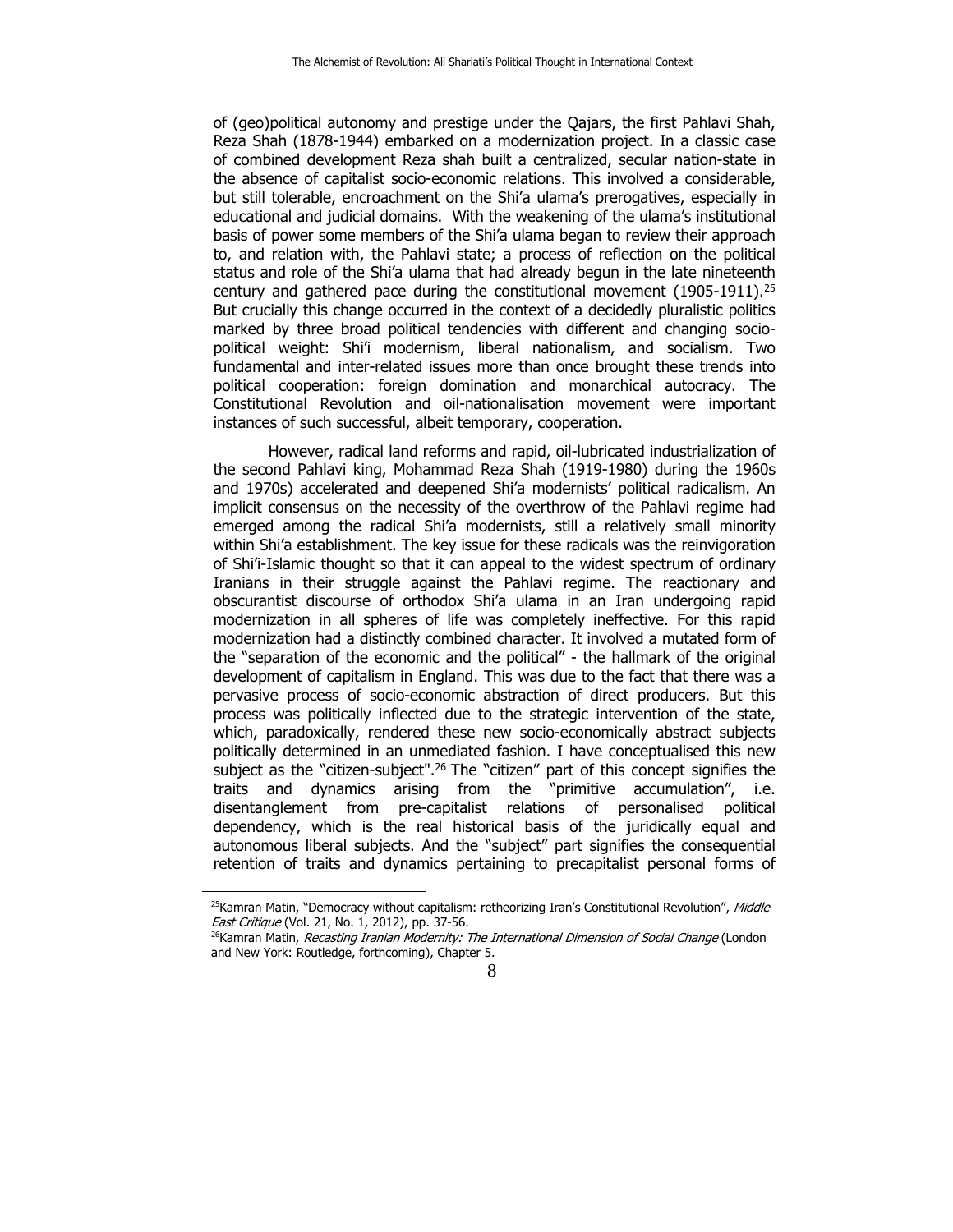political dependency, and their associated ideological forms, reproduced and valorised as a result of the political containment of the ramifications of the former transformation by the centralised-bureaucratic Pahlavi rentier-state.<sup>27</sup> The task facing the Shah's diverse opposition was the fashioning of an ideological language resonant with the ambiguous subjectivity of the "citizen-subject" as a hybrid agency. The Shi'a intellectual-activists proved to be more successful in constructing precisely such an ideology and discourse. Two figures in particular played a key role in this process: Ayatollah Ruhollah Khomeini and Dr. Ali Shariati. Elsewhere, I have analysed Khomeini's invention of the concept of "Islamic government", i.e., direct rule of the qualified Shi'a jurist.<sup>28</sup> Here I concentrate on Shariati's construction of "revolutionary Islam".

#### **Ali Shariati: The Ascetic Ideologue of Revolution**

It is in becoming that we can be. … It is in action that truth manifests itself. … Faith is [to be] turned into a conscientious ideology.

## Ali Shariati

Dr. Ali Shariati (1933-1977) was born into an old professional religious family reputed for their piety, social service and asceticism.<sup>29</sup> He received a bachelor's degree in French and Arabic from Mashhad University in 1960 and then went to Paris where he obtained a doctorate in sociology and religious history. While in Paris Shariati avidly read western socio-political thought and philosophy and was highly influenced by Marx, Sartre, Gurvitch and Massignon. Shariati also actively participated in the student movements in support of anticolonial struggles in the third world, Algeria in particular. He was also actively involved in the anti-Pahlavi activities of the Iranian students abroad. Upon his return to Iran in 1965 Shariati was briefly imprisoned. Shortly after his release Shariati took up a lectureship at Mashhad University where his politically charged lectures attracted large student crowds. In 1967 he moved to Tehran where he became the principal lecturer-preacher at Hosseyniyyeh'i Ershad, a newly founded religious institution which strove to introduce a modernised Islamic curriculum. Shariati's lectures at Hosseyniyyeh were hugely popular not only with the religiously minded high-school and university students but also with many secular-leftist intellectuals. In 1972 he was imprisoned but upon interventions by French and Algerian governments was released in 1975. In May 1977 he was allowed to leave Iran for London where he died of a heart attack the following

<sup>27</sup>Ibid.

<sup>&</sup>lt;sup>28</sup>Kamran Matin, "International relations in the making of political Islam: interrogating Khomeini's

<sup>&</sup>quot;Islamic government", Journal of International Relations and Development (doi: 10.1057/jird.2012.15, 2012.

<sup>&</sup>lt;sup>29</sup>For a brilliant and comprehensive political biography of Shariati see Ali Rahnema, An Islamic Utopian: A Political Biography of Ali Shariati (London: I.B. Tauris, 2000).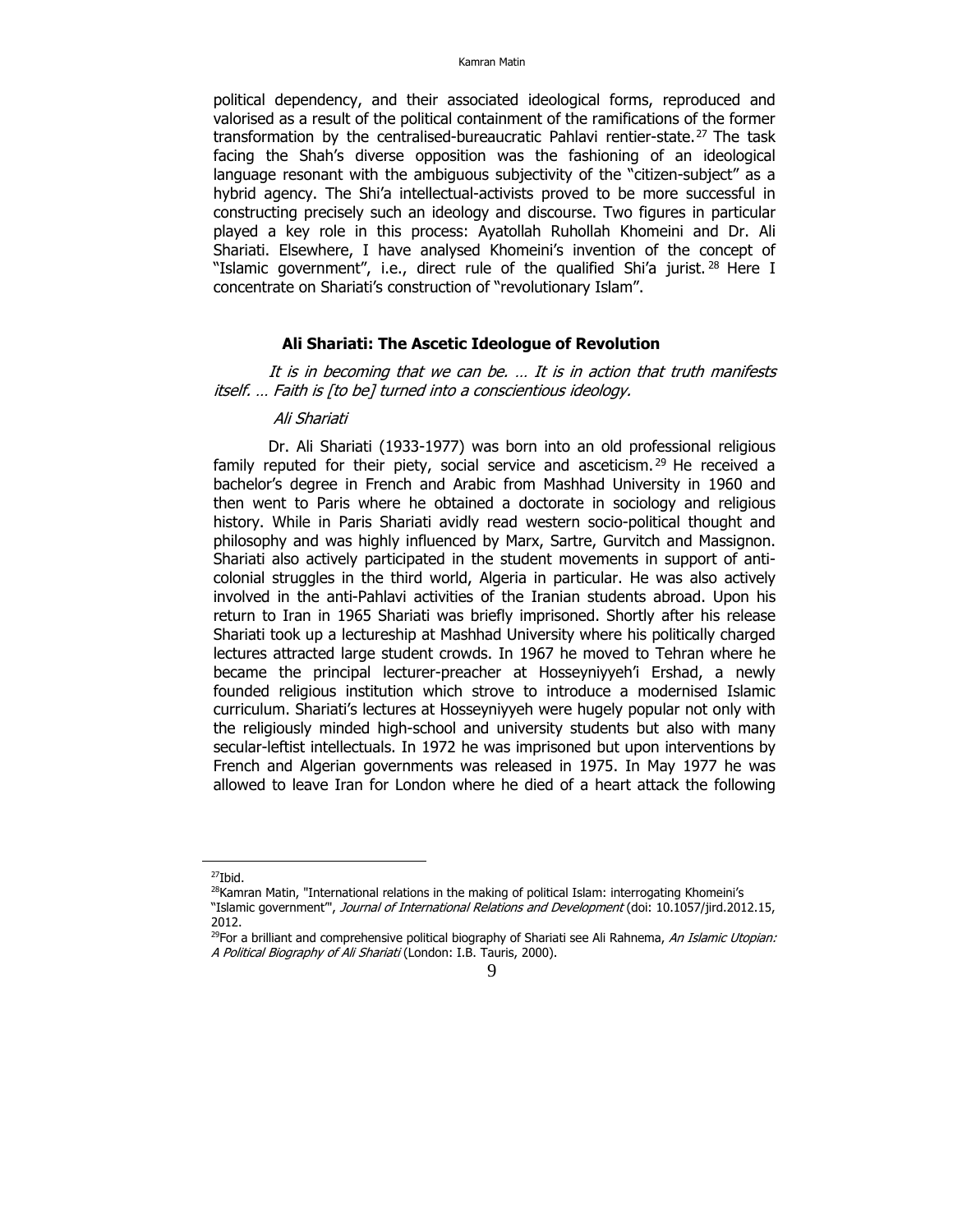June.<sup>30</sup> Shariati's collected works number 35 volumes mostly transcripts of his lectures published posthumously.

Shariati's immense influence on modern Iranian politics was the result of his reconstruction of Shi'a Islam as a revolutionary ideology and political practice. Central to this arguably Jacobin conception of Islam was the goal of a universal socialist society in the form of a "monotheistic classless society" (*jameéi-e bi*tabaqeh-ie towhidi) where "oppression" in all its manifestations, would be abolished. Shariati believed that the consciousness of Iran's "oppressed" multitude or "the people" was deeply marked by Islamic political imagination. He attributed the longevity of this circumstance, despite Iran's experience of rapid and systematic modernisation, to the specificity of Iran's modern development, which had, according to Shariati, left the unproductive mercantile bourgeoisie (the bazaar) still economically dominant while creating a modern working class that was small and fragmented. $31$  But to varying degrees both classes, especially their younger generation, were, he believed, exposed to, and influenced by, western culture and thought. This recognition, Shariati continuously argued, highlighted the indispensability of a "modern" language with an effervescent and energising "traditional" accent. "If a nation cannot know it's [sic] own cultural and spiritual resources and is incapable of extracting, refining, and turning them into energy'', Shariati argued, "it will remain ignorant and backward…" (Shariati 1981). Thus, Shariati argued that a modern and familiar language and ideology would secure the vital requirement of a revolutionary ideology that was popular in agency but class-conscious and professional in leadership. Fashioning such a language and ideology was Shariati's political leitmotif and the distinctive character of his revolutionary Islam.32

However, Shariati's project immediately confronted two main contenders: the Shi'a ulama and secular forces. Shariati ruthlessly indicted the Shi'a ulama for cultivating a socio-political imagination and disposition permeated by passivity, resignation and fatalism, ills which Shariati attributed to the formation and domination in Iran of the "evil triangle" of "wealth, force and deceit", his euphemism for the historical collaboration of the bazaar, the monarchy, and the Shi'a ulama.<sup>33</sup> The radical left was, however, a different matter. Intellectually Shariati had a deeply ambivalent attitude towards Marxism oscillating between

 $30$ The Iranian opposition groups and Shariati's followers always maintained that he was killed by the Iranian secrete police.<br><sup>31</sup>Ali Shariati, *Religion versus Religion* (Tehran: Safir, 1986).

<sup>&</sup>lt;sup>32</sup>Shariati often uses epithets of "revolutionary", Alavi (pertaining to Ali) and "red" interchangeably for distinguishing the radical ("true") Islam: Ali Shariati, Alavid Shi'ism and Safavid Shi'ism (Tehran: Hosseyniyyeh'i Ershad Press, 1971); Ali Shariati, Red Shi'ism vs. Black Shi'ism (The Union of Islamic Associations of Iranian Students in Europe, 1972).

<sup>&</sup>lt;sup>33</sup>For Shariati's vehement attacks on the Shi'a ulama see Ali Shariati (ed.), Man and Islam (Solon, OH: The Union of Islamic Student Associations in Europe, America and Canada, 1977); Shariati, Alavid Shi'ism; Shariati, Red Shi'ism.

<sup>10</sup>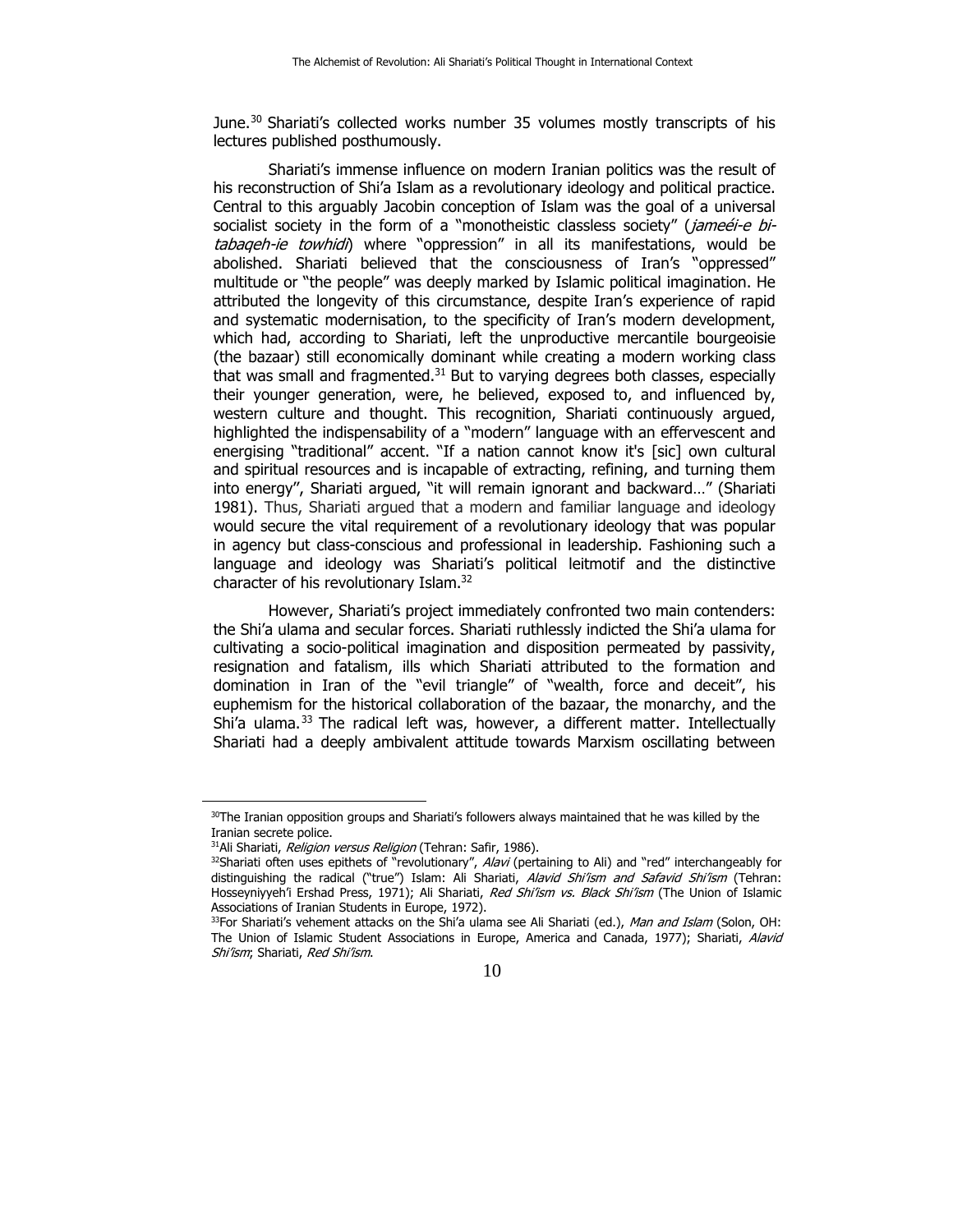great admiration and ethical-philosophical discontent.<sup>34</sup>Marxism, Shariati argued, remained uni-dimensional, unbalanced, and incomplete in its interpretation and evaluation of "man" on the sole basis of production.<sup>35</sup> As such, Marxism, Shariati argued, retained 'the world-view of Western bourgeoisie'.<sup>36</sup> Politically, however, Shariati had deep sympathy for Iran's new left. He shared their basic goals and admired their ideological devotion and revolutionary zeal. But he insisted on the incorrectness of their strategy, criticised their out-of-touch language and inability to communicate with the masses. He also criticised their cultural aloofness, which resulted in a self-imposed detention by a highly incestuous political discourse and practice.

Nonetheless, Shariati saw the new left as a potential ally that ought to be engaged. This aspect of Shariati's practice partially explains his appropriation of Marxist, and more generally modern, political and philosophical vocabulary. For Shariati did believe, probably due to his misreading of the Leninist tactic of the "vanguard party", that the revolutionary leadership must be at the hands of the "committed intellectuals". A key social stratum that Shariati sought to engage and influence was university and college students among whom Marxism, in its both Soviet and "revolutionary" varieties, was highly popular.<sup>37</sup> Moreover, for both Shi'a intellectuals and ulama Marxism was a formidable rival that needed to be confronted intellectually. For as Hamid Dabashi argues if the Pahlavi state marginalized Shi'ism socio-politically, Marxism was "robbing [it] of both its metaphysical claim to truth and its ideological claim to political mobilization".38However, Shariati's appropriation of Marxist vocabulary was not merely or primarily a pragmatic decision. It was an organic product of the ramifications of uneven and combined development into the processes of ideology formation in Iran, which unfolded in a mutually reinforcing relation with the politico-cultural exigencies of the citizen-subject. In what follows I demonstrate the ways in which the specificities of the citizen-subject, the dominant component of Shariati's central category of "the people", informed, and were rearticulated in, Shariati's fashioning of the ideology of revolutionary Islam.

<sup>&</sup>lt;sup>34</sup>Shariati's most sustained critique of Marxism appears in Ali Shariati, Reflections of A Concerned Muslim: On the Plight of Oppressed Peoples (Houston: Free Islamic Literatures, 1980) 80a). For a counter-critique see Asef Bayat. "Shariati and Marx: A critique of an 'Islamic' critique of Marxism", Alif: Journal of Comparative Poetics (Vol. 10), pp. 19-41. On Shariati's dilemmatic relation with Marxism see Hamid Dabashi, Theology of Discontent: The Ideological Foundation of the Islamic Revolution in Iran (New Brunswick: Transaction, 2006), pp. 135-140.

<sup>&</sup>lt;sup>35</sup>Brad Hanson, "The 'Westoxification' of Tran: Depictions and Reflections on Behrangi, al--e Ahmad,

and Shariati", *International Journal of Middle East Studies* (Vol. 15, No. 1, 1983), pp. 1-23. 36Ali Shariati, *On the Sociology of Islam: Lectures by Ali Shriati* (Berkeley, CA: Mizan Press, 1979), p.

<sup>117.</sup> 

<sup>&</sup>lt;sup>37</sup>Ali Shariati, *What Is to Be Done: The Enlightened Thinkers and An Islamic Renaissance* (Houston: IRIS, 1986), p. 46 and passim; Ali Shariati, Marxism and Other Western Fallacies: An Islamic Critique (Berkeley, CA: Mizan Press); Ali Shariati, Religion versus Religion. Sazman-e Mojahedin-e Khalg-e Iran (Iranian People's Mojahedins Organization) more than any other political group represents the organisational expression of Shariati's ideas. See Ervand Abrahamian, Radical Islam: The Iranian Mojahedin (London: Taurus, 1989).<br><sup>38</sup>Dabashi, *Theology of Discontent*, p. 156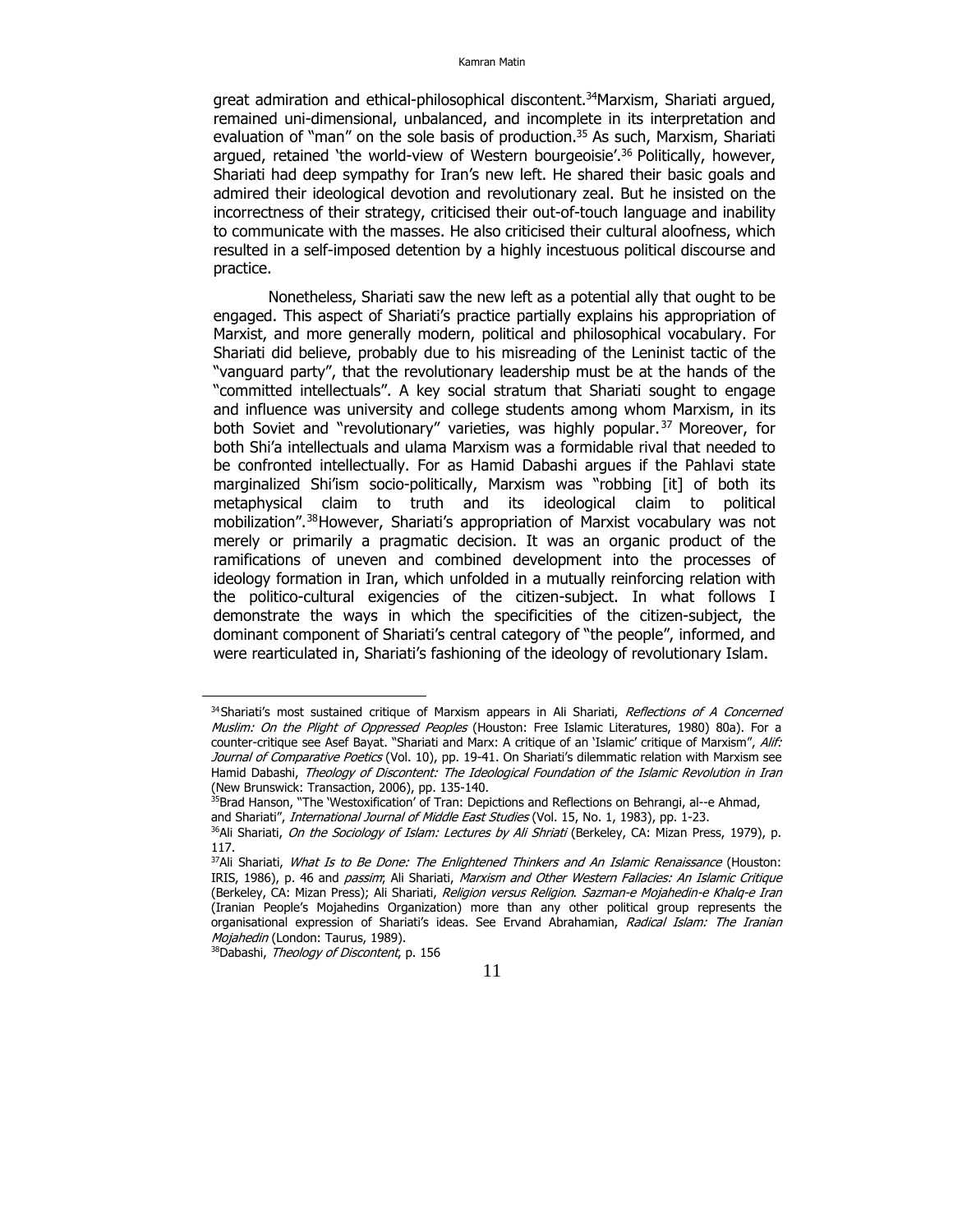In justifying his radical politicization of Islamic thought and practice Shariati consistently deployed arguments that in effect invoked the condition of inter-societal differentiation (unevenness) and its consequences of inter-national interaction and intra-national differentiation (combination). He consistently argued that inter-societal difference meant that in formulating their political strategies to overcome backwardness and bring about national-cultural regeneration radical intellectuals of the Third World must bear in mind that they cannot imitate western experiences of modern socio-economic development. This was because

… [The] European intellectual is dealing with a worker who has gone through three centuries of the Middle Ages and two centuries of Renaissance. … [and] lives in an atmosphere not dominated by a religious spirit. … He lives in a well-developed industrial bourgeois system … and has attained a higher stage of growth and self-consciousness. .. [European industrial proletariat] has formed a … distinct and independent class. … I live in a society in which the bourgeoisie, except in big cities, is in its nascent stage. The comprador bourgeoisie is a middle-man, not a bourgeoisie of the genuine producing system. … We still do not have a workers' class in our society. What we have are just groups.<sup>39</sup>

Shariati believed human aspirations could have universal credence and reach. But he also believed that developmental and cultural difference subverts the universality of any particular notion of the political deployed for the realisation of those aspirations. This highlighted the necessity for political strategies attuned to the specificities of the socio-cultural contexts within which the political agency for the realisation of those strategies must be mobilised. This polysemic conception of political strategy logically necessitated "native" and "authentic" instances of "revolutionary ideology".40 Such an ideology must, in a dialectical fashion, combine and convey universal human ideals and culturallyspecific collective imaginations through a re-articulation of the entrenched present in order to supersede it. Such supersessionipso facto also supplanted linear conceptions of how this supersession had previously been attempted or achieved. Thus, in a striking statement Shariati argued that "a conscious and alert individual [could] grab history by the collar [and] propel it from feudalism to socialism".<sup>41</sup>

Expectedly, this transformative consciousness was, for Shariati, a product of ideology. And this ideology was Islam. "Islam as an ideology", Shariati asserted, "is not a scientific specialization but is the feeling one has with regard to a school of thought as a belief system and not as a culture".<sup>42</sup> However, any ideology, Shariati argued, required two fundamental elements: a "world view"

<sup>&</sup>lt;sup>39</sup>Shariati, *Intizar*, p. 1. See also Shariati, *What is to be done?*, pp. 9-23.  $^{40}$ On 'discourse of authenticity' see Mirsepassi, op. cit. in note 26.

<sup>&</sup>lt;sup>41</sup>Cited in Rahnema, op. cit., in note 34, p. 291.

<sup>&</sup>lt;sup>42</sup>Ali Shariati, *Islamology [Islamshinasi]* (Mashhad: Chap--i Tus. 1968), p. 5.

<sup>12</sup>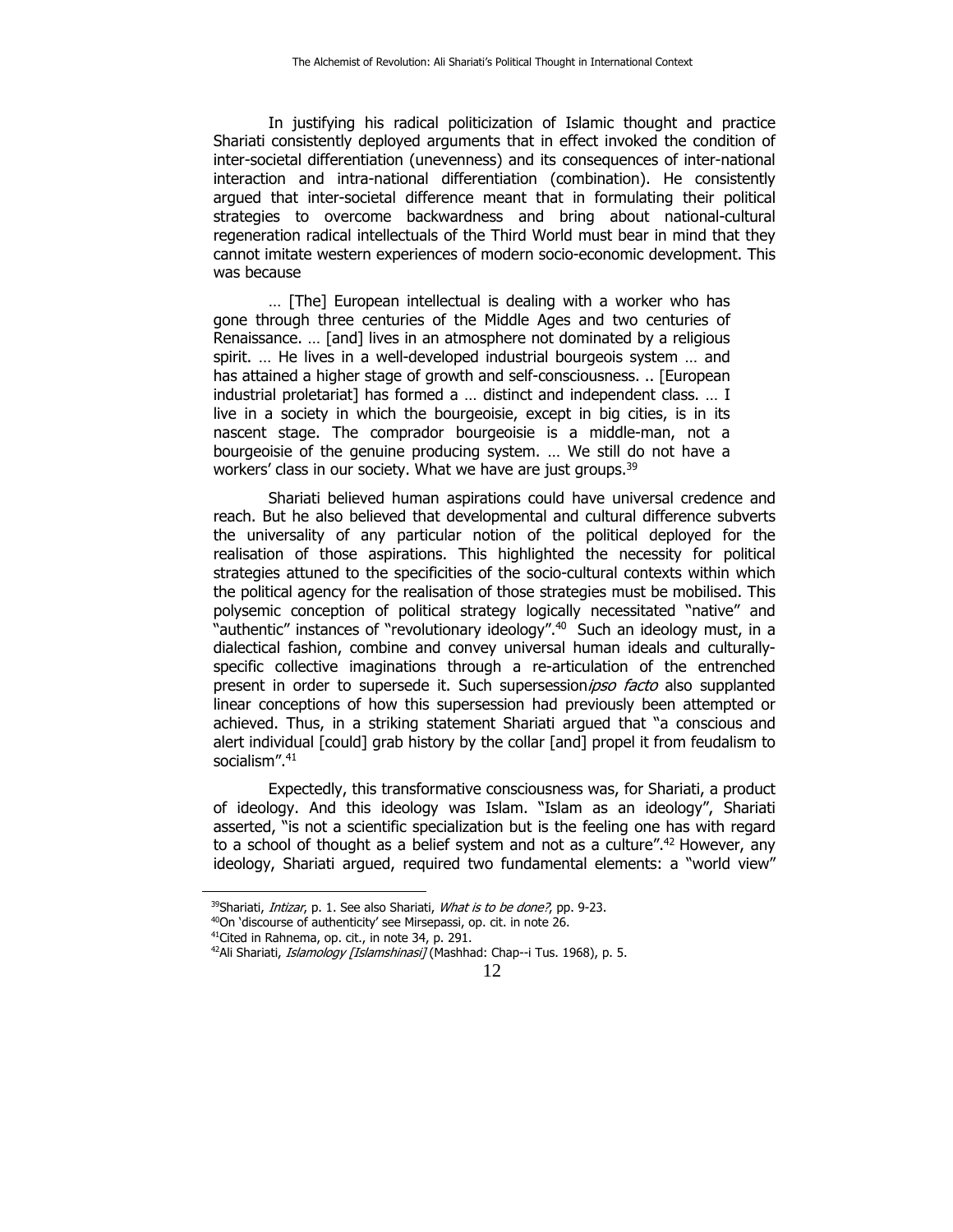and a "philosophy of history".  $43$  In fashioning these elements from Islamic thought and history Shariati deployed intellectual tools that had unmistakable Marxist provenance. However, his interpretation and deployment of these tools involved a translational translucence that produced a conception of Islam that coincided with neither Marxism nor pre-existing Islam. Crucially, this new hybrid conception was still readily visualisable through an Islamic imagination whose ethical and cosmological integrity were kept intact. Shariati described his strategy as one which retained the traditional form of Shi'i-Islamic theological and philosophical categories and discourse but reconstituted their *content* in the service of revolutionary praxis. Shariati claimed that this strategy was also used by the prophet Mohammad in relation to pre-Islamic Arab society. Moreover, its use was facilitated by what Shariati described as Islam's "symbolical language".44 Shariati's reinterpretations of the Quranic story of "Abel and Cain" and the Shi'i concept of imamat provide important demonstrations of this strategy in fashioning the essential ingredients of an Islamic philosophy of history as the intellectual basis for the ideology of revolutionary Islam.

The story of Abel and Cain is commonly seen by Muslims as an essentially ethical anecdote on the consequences of greed. But therein Shariati discerns a certain "historical determinism" that is generated by the "dialectical contradiction" between "two hostile and contradictory elements' showing that 'the history of man, God's vice-regent on earth, began with contradiction". In elaborating on this contention Shariati introduces modified forms of the Marxist notion of class struggle. He argues that

Abel represents the age of a pasture-based economy, of the primitive socialism that preceded ownership and Cain represents the system of agriculture, and individual or monopoly ownership. … Abel the pastoralist was killed by Cain the landowner; the period of common ownership of the sources of production …. [t]he spirit of brotherhood and true faith, came to an end and was replaced by age of agriculture and the establishment of the system of private ownership, together with religious trickery ... .<sup>45</sup>

Shariati immediately distinguishes his approach from the Marxist "mode of production" analysis by contending that contrary to Marx, the transformation of the egalitarian pastoralist society into an unequal, class-divided and propertybased agriculture was not the result of the development of productive forces or the division of labour but the direct outcome of the uneven distribution of power.<sup>46</sup> This contention is crucial to Shariati's overall project because it involves two modifications of Marxist approach. On one hand it becomes the basis for Shariati's attribution of primary causality to the political *contra* Marx's alleged economic determinism. On the other hand, by legitimising the "political" category

<sup>43</sup>Ibid., Introduction

<sup>&</sup>lt;sup>44</sup>Shariati, *Sociology of Islam*, p. 71<br><sup>45</sup>Ibid., pp. 98-99

<sup>46</sup>Ibid., p. 100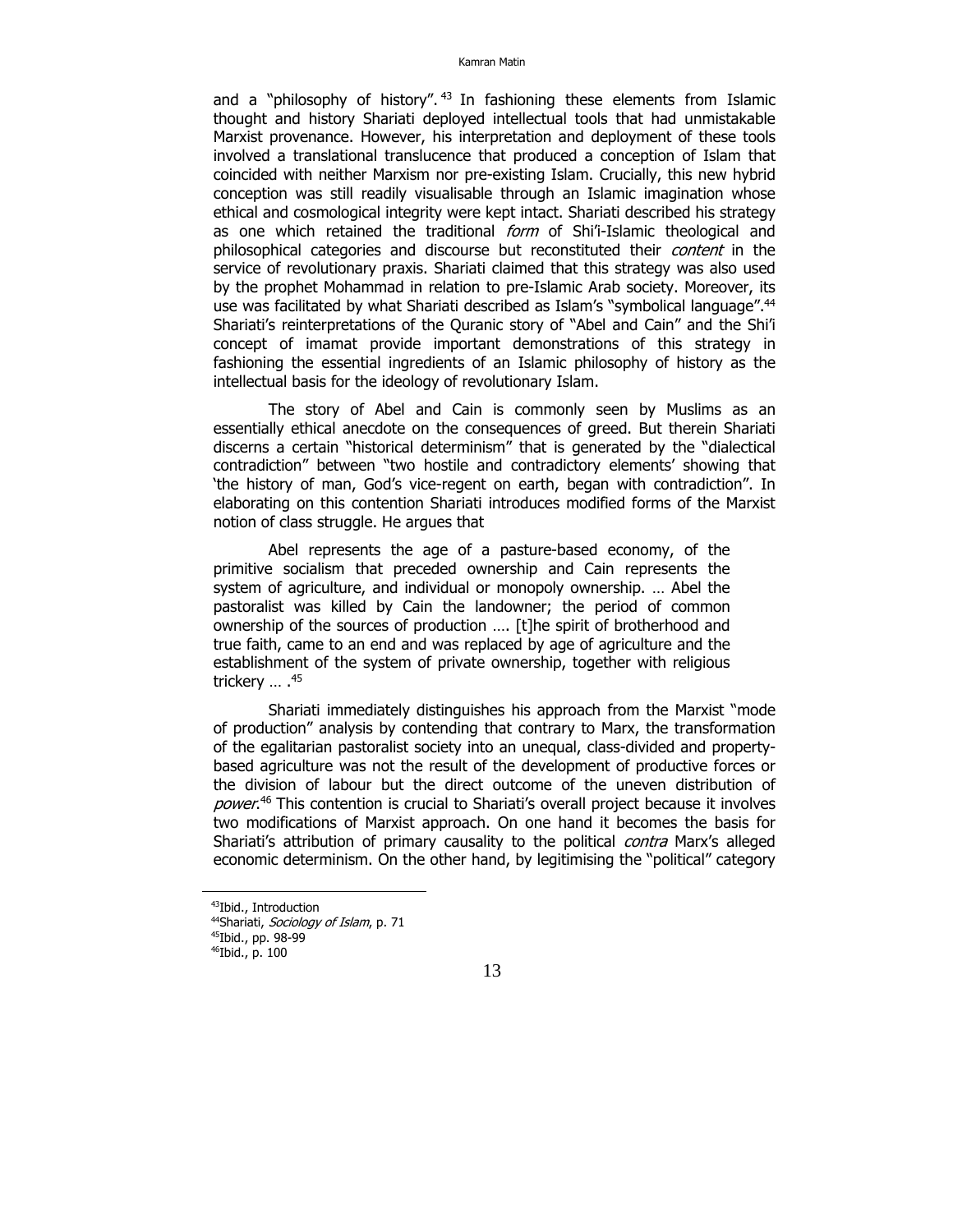of "oppression" (derived from the centrality of "power" in historical movement) as opposed to the "economic" category of "exploitation" (derived from the centrality of "production" in historical movement) - he enables an articulation of "the people", "the ruled", "the oppressed" that jettisoned the (working) class as the key agency of (modern) social change. $47$ 

The other important example in Shariati's practice of "retaining the form, changing the content" concerns the Shi'i principle of imamat. For much of its history the doctrine of imamat - in conjunction with the concept of *qhayba* (occultation) - was used by the Shi'a ulama as the theological basis for a de facto legitimation of the existing states however tyrannical or oppressive they were. This use was particularly entrenched following the adoption of Shi'ism as state religion by the Safavis. Thus,

The burden of the trust of tawhid (monotheism or cosmological unity) was entrusted in history, after the Prophet himself … with the institution of Imamat, With Ali and his descendants. But in the course of time, Shi'ism, which had begun as a protest ... became a tool in the hands of the possessors of money and might. …its true visage became hidden beneath the dust of opportunism, vacillation, and misinterpretation.<sup>48</sup>

Shariati argued that the reactionary ulama had misused the Shi'i notion and practice of the "awaiting" Mahdi, the hidden twelfth Shi'a imam, in order to advocate passivity and fatalism. In sharp contrast, Shariati argued that "awaiting" ought to be a basis for conscious action in order to hasten the last imam's return and hence pave the way for the realisation of Islam's "ideal society  $-$  the umma".<sup>49</sup> Thus, he argued that 'awaiting' was the religion of protest (entezaar  $maxhab-e$  e'teraz).<sup>50</sup> It was the revolutionary prosecution of this uninterrupted and conscious action which, according to Shariati, required leadership, i.e., the true and expanded meaning of imamat. In this sense Shariati's reconstruction of the principle of imamat was similar to that of Khomeini which also involved what Larry Ray describes as "double anthropology", i.e., the "dualistic construction of human nature, which permits political authority to be *legitimised* in the name of the mass, yet *held* by an elite vanguard".<sup>51</sup>

Moreover, Shariati also attenuated Shi'i connotations of the concept of imamat (as opposed to the Sunni principle of caliphate) through an etymology of the word umma, which he identified as Islam's ideal society. He argued that the

<sup>&</sup>lt;sup>47</sup>Shariati equates 'the people' in his discourse with the Quranic word *al-nas*, Shariati, Sociology of *Islam*, p. 49.<br><sup>48</sup>Ibid., p. 30

<sup>49</sup>Ibid., 119

<sup>&</sup>lt;sup>50</sup>Ali Shariati, Civilization and Modernization. Available at www.shariati.com/machinehtml (accessed 13 January 2008).

<sup>&</sup>lt;sup>51</sup>Larry Ray, "'Fundamentalism', Modernity and the new Jacobins", *Economy and Society* (Vol. 28, No. 2, May 1999), pp. 198-221, p. 209. Emphasis original. On Khomeini's view on imamat see Matin, "International relations in the making of political Islam".

<sup>14</sup>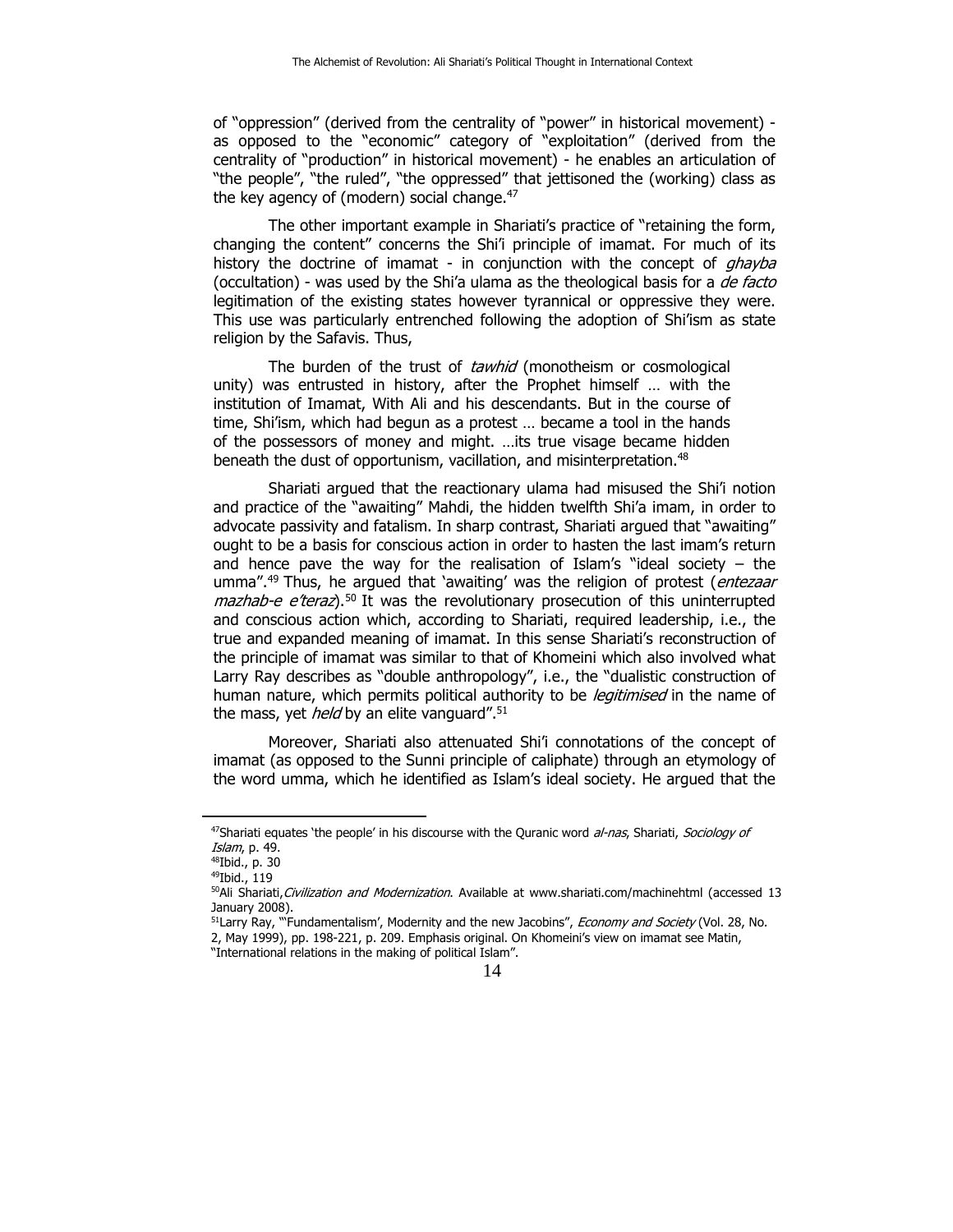root of the word "umma" was *amm*, which in Arabic meant both "path" and "intention".52 Shariati argued that the combination of path and intention rendered Islam's normative goal universal and hence beyond and above particularism of blood and soil, i.e., nationalism.<sup>53</sup> Moreover, the "infrastructure of umma is the economy" since "whoever has no worldly life has no spiritual life".<sup>54</sup> Umma is therefore based on "equity and justice and ownership by people - a classless society – the revival of the system of Abel".<sup>55</sup> At this point of his ideological exegesis Shariati reintroduced the concept of imamat in a fundamentally reconstructed form:

The political philosophy and the form of regime of the umma is not the democracy of heads, not irresponsible and directionless liberalism which is a plaything of contesting social forces, not putrid aristocracy, not anti-popular dictatorship, not a self-imposing oligarchy. It consists rather of "purity of leadership" not the leader, (for that would be fascism), committed and revolutionary leadership, responsible for the movement and growth of society on the basis of its worldview and ideology, and for the realization of the divine destiny of man in the plan of creation. This is the true meaning of imamat!<sup>56</sup>

Through de-emphasising the personal dimension of the imamat and stressing the "path and intention", Shariati widened his audience and engaged Sunni Muslims as well as seculars. Moreover, in his stress on the crucial role of the "intellectuals" "responsibility" and "commitment" Shariati recurrently deployed a modified form of existentialism in that he derived it not from the lack or abandonment of metaphysical truth a la Sartre, but from religious Truth. Moreover, Shariati subsumed existentialism under a politicised form of *irfan* or Islamic mysticism<sup>57</sup>, whose practice, he believed, enabled individuals to achieve extraordinary powers; a quality that was particularly relevant for the elitist and super-committed notion of leadership that his ideology of revolutionary Islam contained.

Shariati's revolutionary Islam was a combined intellectual formation par excellence. Thus, a leftist activist in 1970's Iran was likely to see in Shariati's discourse a series of Marxist concepts camouflaged in Islamic vocabulary: "committed intellectual" (substituted for the absent imam) to lead "the people" (substituted for the absent proletariat) towards the ideal society of the umma

<sup>&</sup>lt;sup>52</sup>Shariati, Sociology of Islam, p. 119<br><sup>53</sup> Shariati accepts that nationalism has been positive 'at certain historical conjuncture in Europe' (Shariati, What is to be done?, p. 15). For the complex and only apparently contradictory relation between the ideologies of 'Iranian nationalism' and 'revolutionary Islam' see L. Paul, "'Iranian Nation' and Iranian-Islamic Revolutionary Ideology:", *Die Welt des Islams* (Vol. 39, No. 2, 1999), pp. 183-217.

<sup>&</sup>lt;sup>54</sup>Shariati, *Sociology of Islam*, p. 119.<br><sup>55</sup>Shariati immediately adds that *contra* Marxists this infrastructure is only a means and not the end (ibid).

 $56$ Ibid., pp. 119-120 (my italics). Shariati even argued that Protestantism was essentially an attempt at the Islamization of Christianity (Shariati, *Economic roots*, p. 56).<br><sup>57</sup>Ali Shariati, "The Mission of the Intellectual for Building Society", (http://www.drshariati.org/ show/ ?

id=117, accessed 22 February 2013), p. 1.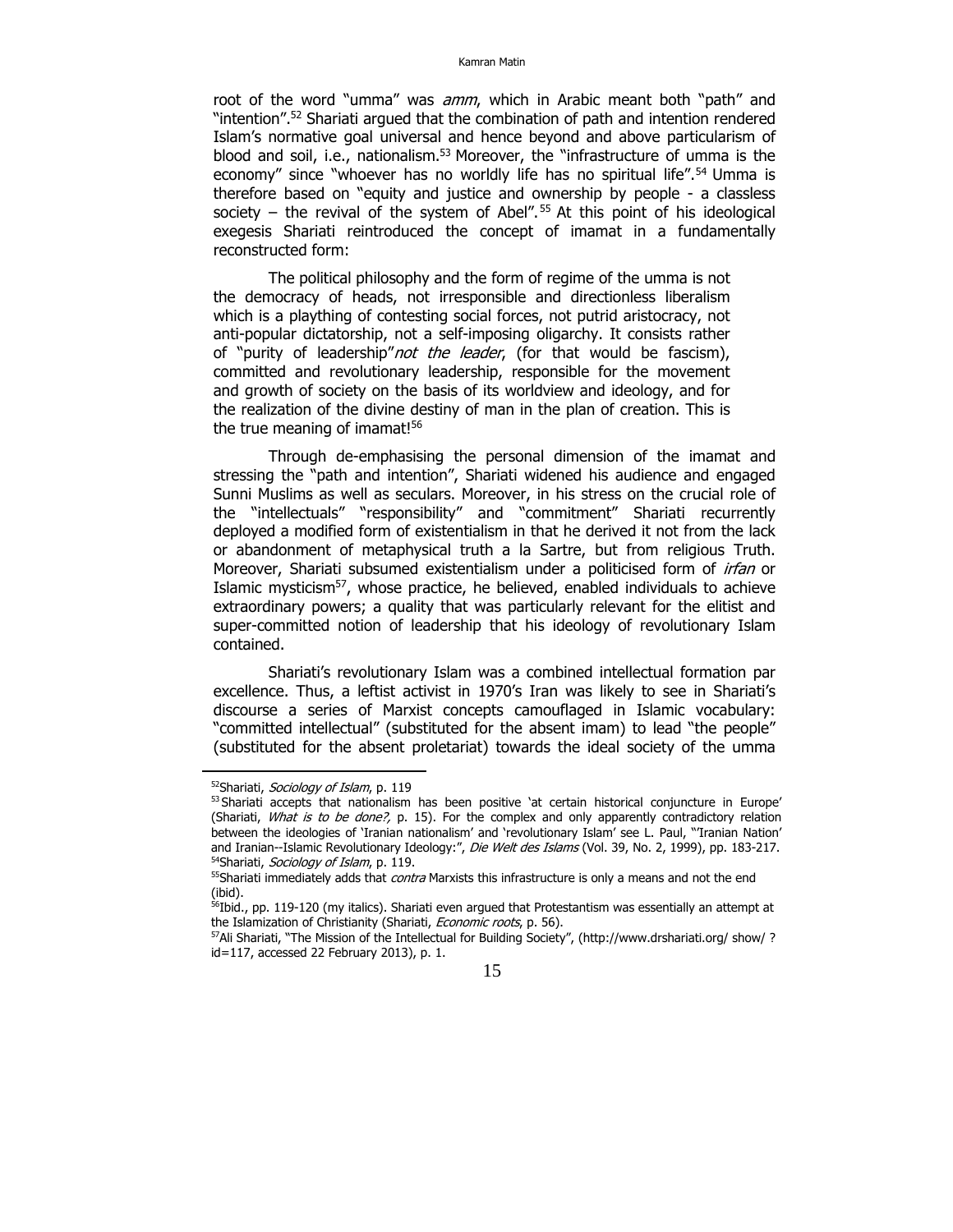(substituted for socialism). On the other hand, young and educated Iranians from more religious backgrounds and persuasions, felt that they had finally found an equally radical and modern yet still Islamic alternative to the left which hitherto monopolised radical theory and ideology. No wonder why Shariati's revolutionary Islam displayed such a strong elective affinity with the citizen-subject.

#### **Conclusion**

The preceding argument suggests that essentialist accounts of political Islam and its various instances are fundamentally flawed because they rest on an internalist conception of modernity that is in turn rooted in an ontologically singular conception of the social. $58$  The eurocentric effects of his singularist social ontology can even be seen in the radical Western intellectual traditions such as postmodernism and post-structuralism.<sup>59</sup> This is, of course, not to overlook these intellectual projects' enormous challenge to Western singular "self" and its selfunderstanding as the unique and singular site of "civilization" and "reason". But their perception of, and reaction to, other non-European, particularly Islamic, societies suggest that their critique of European modernity is primarily driven by intellectual alertness to an essentially intra-European temporality. In other words, they are preoccupied with the ways in which social, political and cultural forms have changed diachronically within Europe. Accordingly, European development is identified and conceptualized in terms of, and with reference to, the specifically European temporalities and forms of subjecthood in isolation from, or in spite of, Europe's constant encounters and interactions with "other" non-European societies and civilizations. As Shilliam has shown, this attitude even marks the work of astute thinkers such as Gadamer and Lévinas, who pioneered the themes of difference and alterity in modern Western philosophy.  $60$  This is highly significant. For as I have argued, inter-societal relations and interactions, from which successive Western traditions of thought have abstracted, constitute a distinct and constitutive dimension of historic process and social reality. A conceptual incorporation of this specifically international dimension of social change is, I have contended, central to the theory of uneven and combined development. Accordingly, modernity can be retheorised as an internationally produced phenomenon with interactive and multilinear dynamics that underlie its variation across times and spaces

This intellectual move has a crucial implication for the category of "non-Western thought". For once re-viewed as an international category, the negative

<sup>&</sup>lt;sup>58</sup>For an extended elaboration of this argument see Matin, "Redeeming the Universal"; Rosenberg, "The Philosophical Premises".

<sup>&</sup>lt;sup>59</sup>See inter alia Ian Almond, New Orientalists, The: Postmodern Representations of Islam from Foucault to Baudrillard (London: IB Tauris, 2010).<br><sup>60</sup>Robbie Shilliam "Non-Western thought and international relations", in Robbie Shilliam (ed.),

International Relations and Non-Western Thought: Imperialism, Colonialism and Investigations of Global Modernity (London and New York: Routledge, 2011).